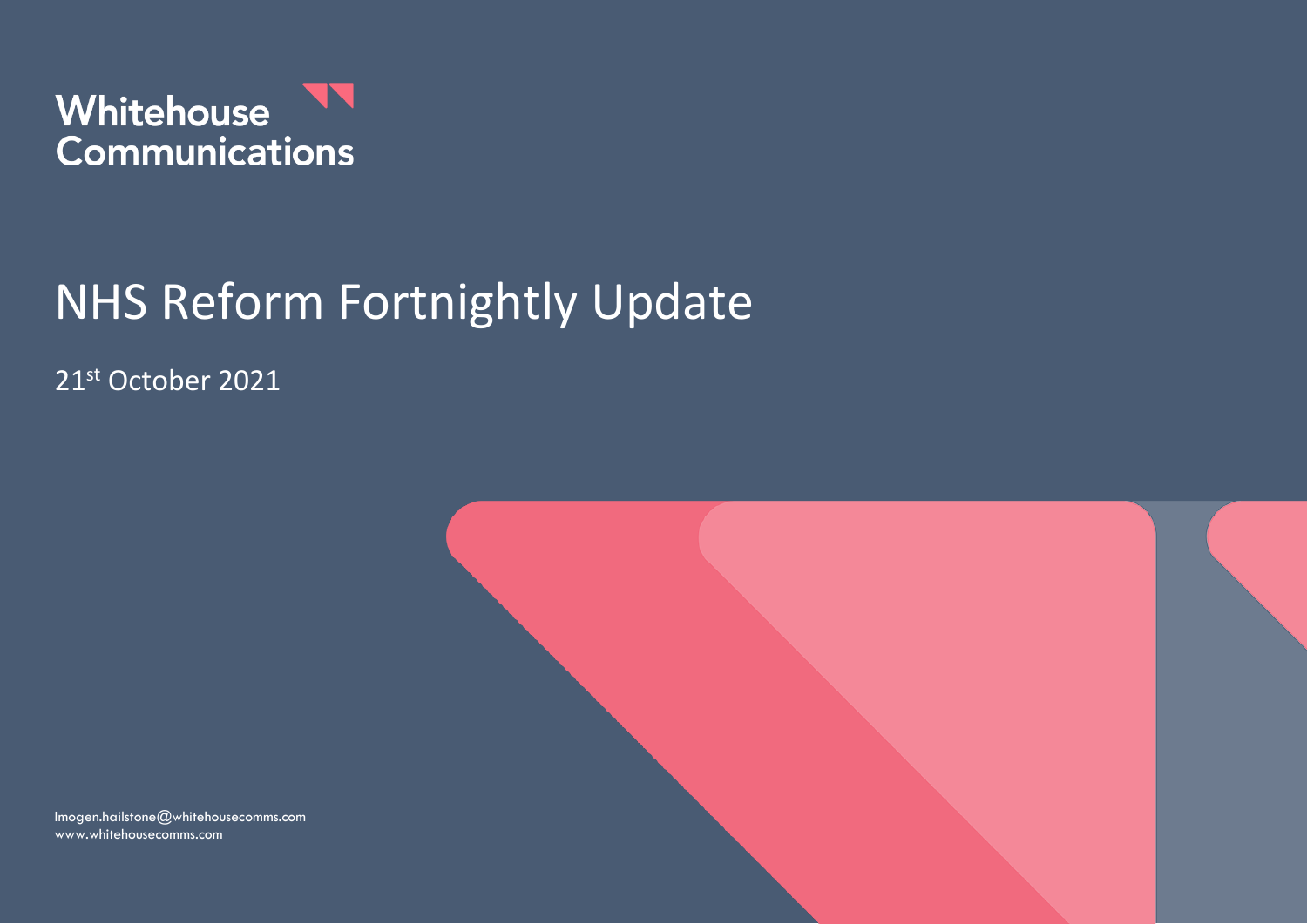#### Retrospective report:  $8<sup>th</sup>$  October – 21<sup>st</sup> October

According to an article in *The Guardian,* ministers are being warned of a mounting workforce crisis in England's hospitals, with one in five nursing posts on some wards now unfilled. The latest NHS workforce figures reveal there are about 39,000 vacancies for registered nurses in England, with one in 10 nursing posts unfilled on acute wards in London and one in five nursing posts empty on mental health wards in the south-east. Hospital leaders in the most affected areas have said the situation has been [exacerbated](https://www.theguardian.com/society/2021/oct/09/nursing-crisis-sweeps-wards-as-nhs-battles-to-find-recruits) by a collapse in the number of recruits from Europe. Patricia Marquis, England director for the Royal College of Nursing (RCN), said: "There just aren't enough staff to deliver the care that is needed, and we now have a nursing workforce crisis. We should never have got into a position where we *were so dependent on international nurses. We are on a knife-edge." The Telegraph* reports that the Health Secretary is setting up an 'NHS delivery unit' to oversee an efficiency drive in the health service, amid concerns surrounding the impending Health and Social Care Levy, which will see national insurance contributions rise by 1.25%. According to the article, a team of officials is being established to help ensure that the increase is not wasted. The disclosure comes as Nikki da Costa, former government head of legislative affairs, warned that the Conservatives only have "two final years to set the scene for electoral success". Last month, a group of Conservative MPs expressed frustrations over the government's failure to secure new commitments from NHS England to demand the increased availability of face-to-face GP appointments in return for the recent funding settlement. The NHS, working closely with the Department for Health and Social Care (DHSC) published its blueprint for increasing the capacity of GP surgeries to provide face-to-face appointments for patients, whilst also supporting GPs and their teams. Surgeries are to be provided with additional funding to boost capacity, whilst also increasing capacity to provide urgent same-day care. Additional steps to be taken aim to "address variation and encourage good practice" and "improve communication with the public", including tackling abuse and violence against NHS staff. The measures will be deployed through a £250 million winter access fund from NHS England, in addition to the £270 million invested over the previous 11 months to expand capacity and support GPs. Secretary of State, Sajid Javid, added that the package aims to enhance transparency and accountability of GP practice, by committing to publishing GP appointment data at practice level by spring next year. **9 October 10 October 14 October**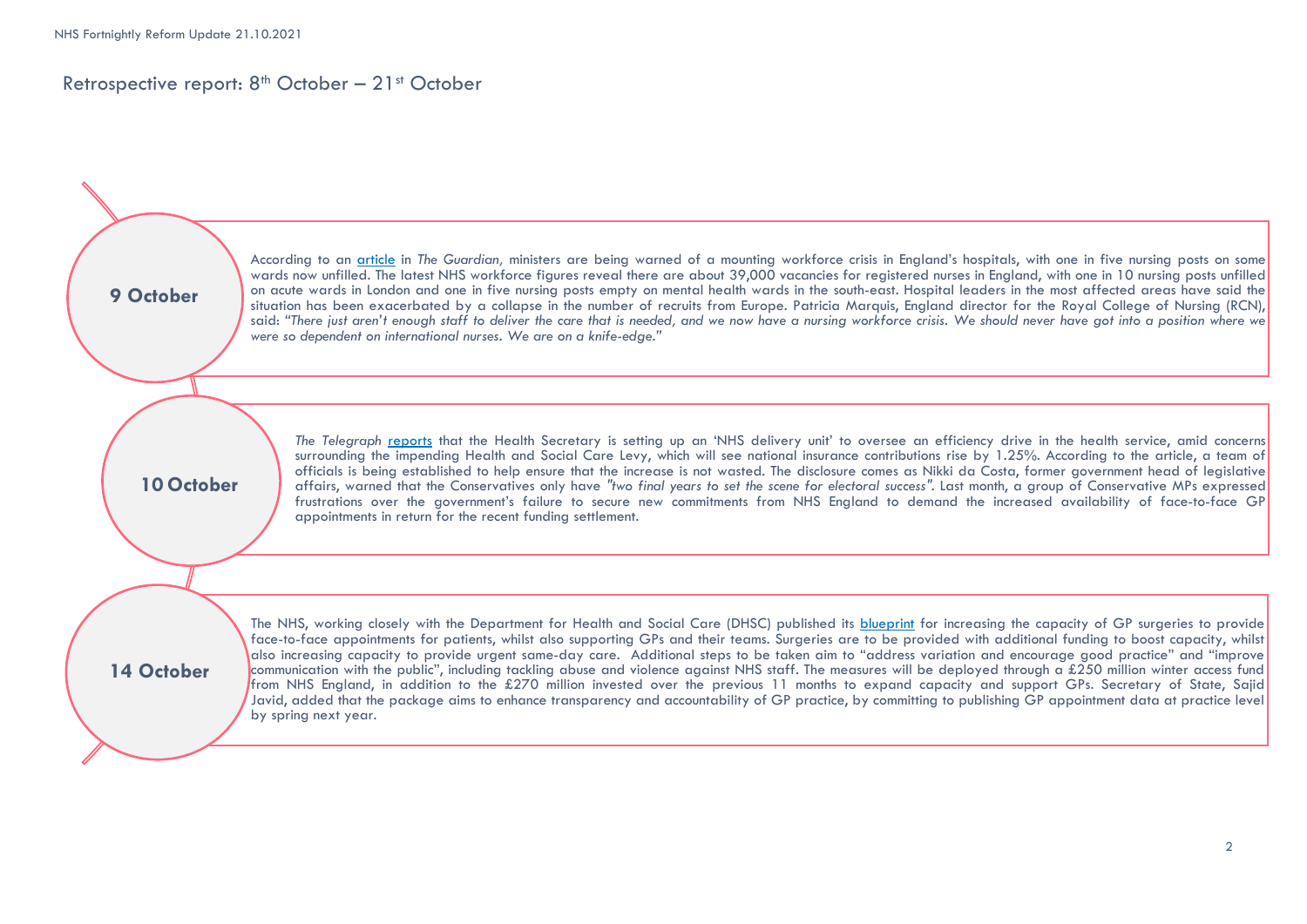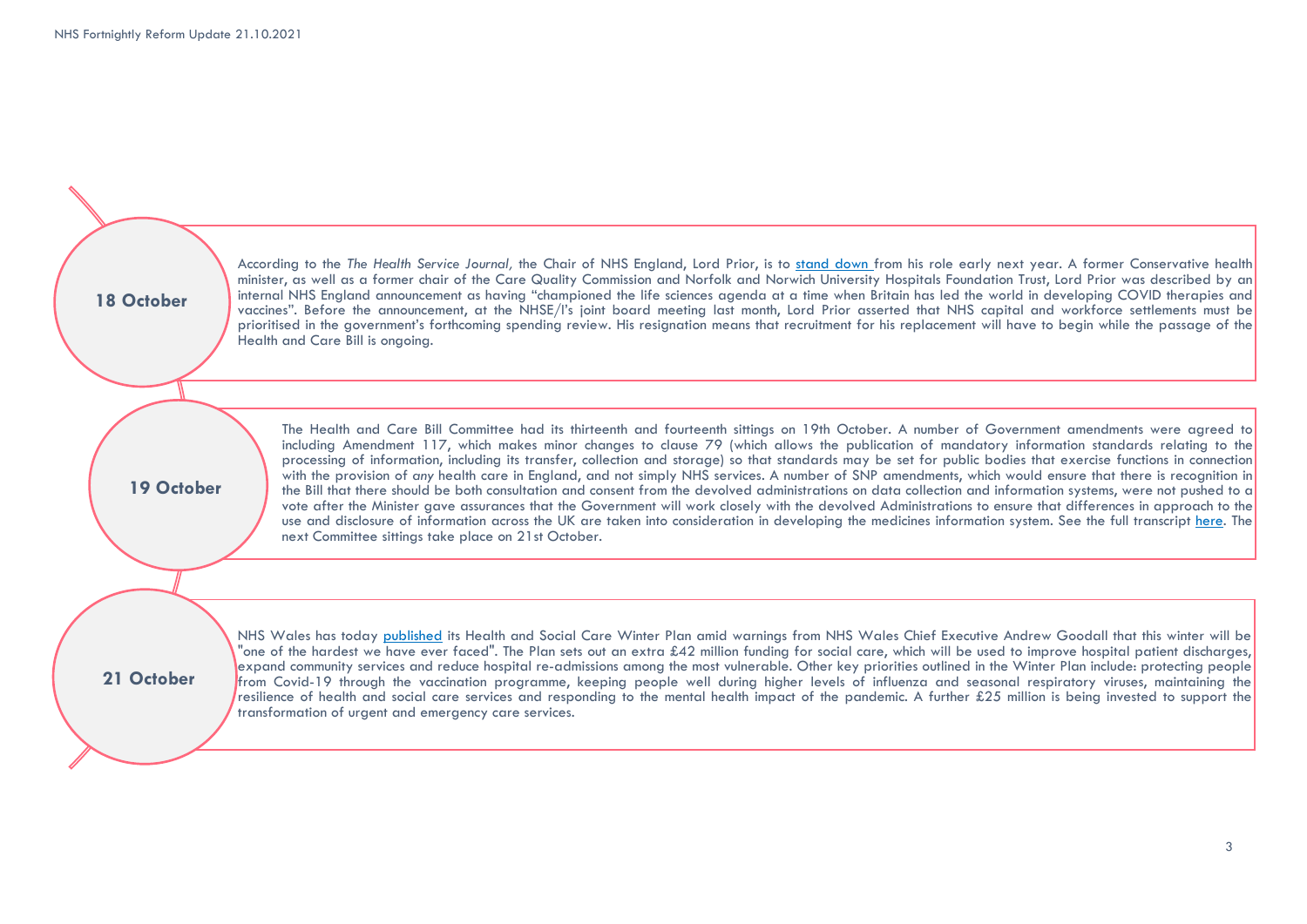### Lookahead: 22<sup>nd</sup> October- 4<sup>th</sup> November

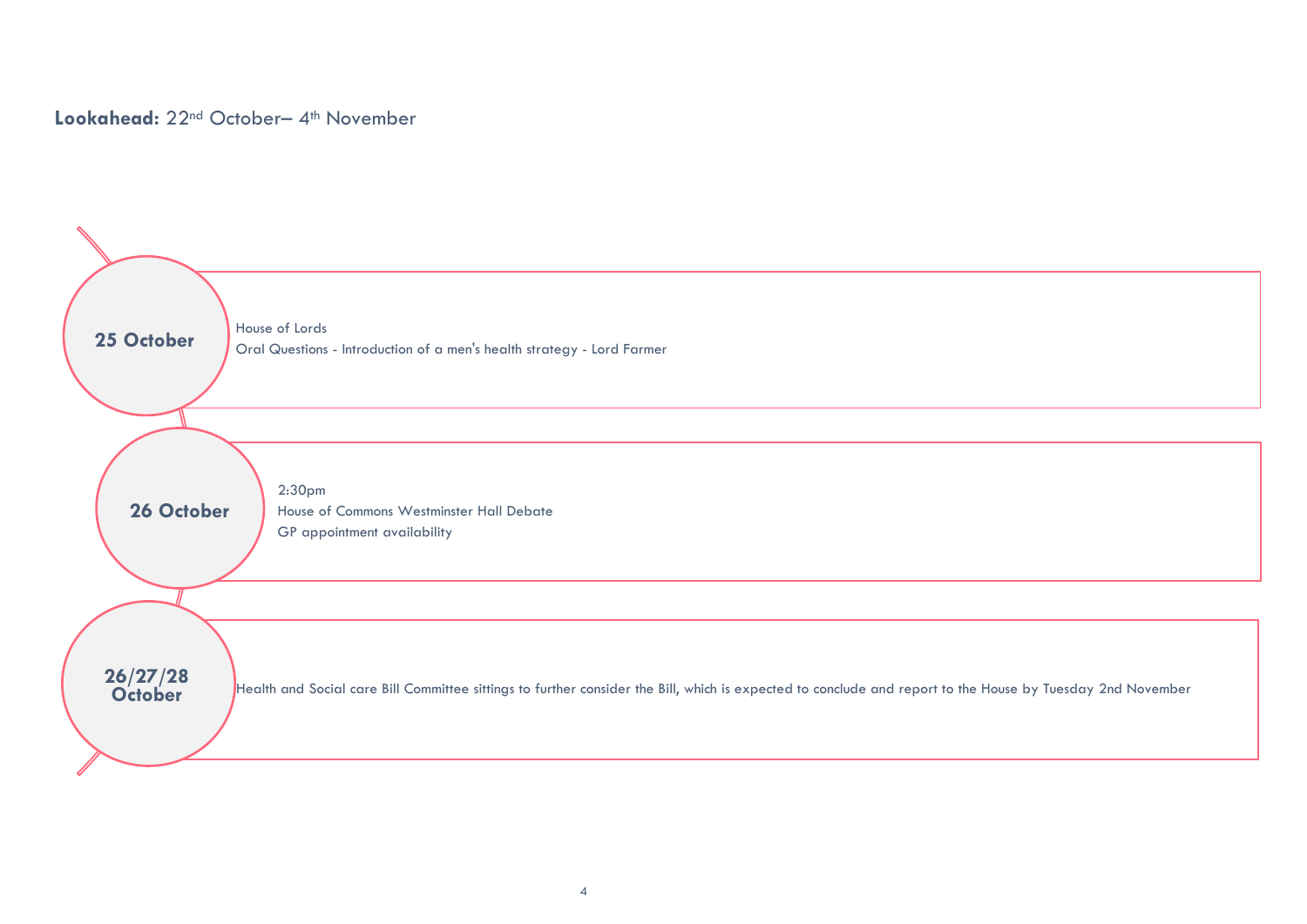## Lookahead: 22<sup>nd</sup> October- 4<sup>th</sup> November

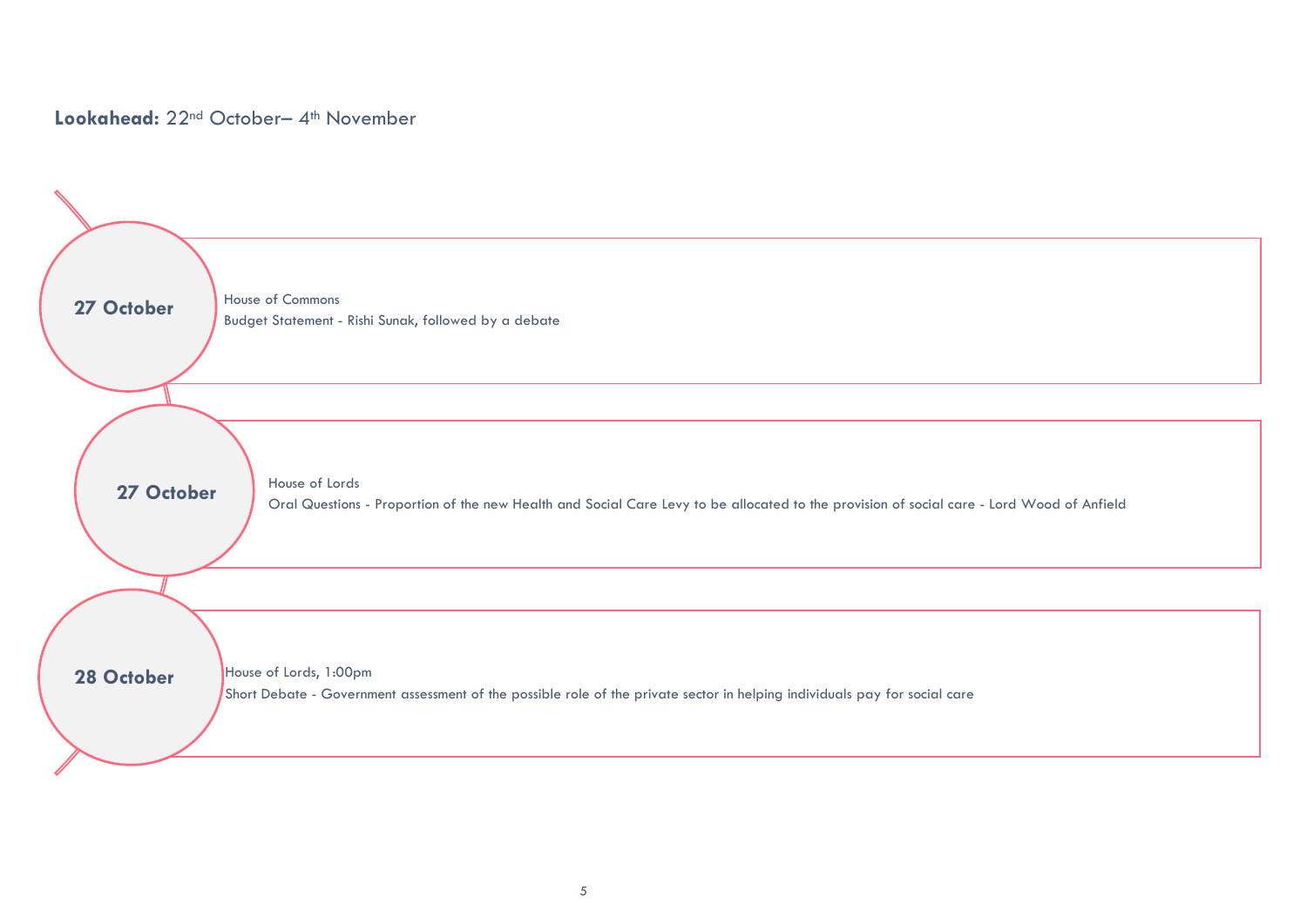**Relevant Select Committee Inquiries that are currently open**

- **Public Accounts Committee -** [Digital Transformation in the NHS](https://committees.parliament.uk/work/479/digital-transformation-in-the-nhs/)
- **Public Accounts Committee** [NHS nursing workforce](https://committees.parliament.uk/work/373/nhs-nursing-workforce/)
- **Public Accounts Committee -** [Adult social care markets](https://committees.parliament.uk/work/1135/adult-social-care-markets/)
- **Public Accounts Committee -** [COVID-19: Government procurement and supply of personal protective equipment](https://committees.parliament.uk/work/731/covid19-government-procurement-and-supply-of-personal-protective-equipment/)
- **Public Accounts Committee -** [NHS Backlogs and waiting times](https://committees.parliament.uk/work/1582/nhs-backlogs-and-waiting-times/)
- **Public Accounts Committee -** [NHS supply chain finance](https://committees.parliament.uk/work/1571/nhs-supply-chain-finance/)
- **Health and Social Care Committee**  [Clearing the backlog caused by the pandemic](https://committees.parliament.uk/work/1414/clearing-the-backlog-caused-by-the-pandemic/)
- **Health and Social Care Committee –** [Social Care: funding and workforce](https://committees.parliament.uk/work/136/social-care-funding-and-workforce/)
- **Health and Social Care Committee -** [Workforce burnout and resilience in the NHS and social care](https://committees.parliament.uk/work/494/workforce-burnout-and-resilience-in-the-nhs-and-social-care/)
- **Health and Social Care Committee -** [Coronavirus: lessons learnt](https://committees.parliament.uk/work/657/coronavirus-lessons-learnt/)
- **Health and Social Care Committee -** [Coronavirus: recent developments](https://committees.parliament.uk/work/930/coronavirus-recent-developments/)
- **Health and Social Care Committee -** [Department's White Paper on health and social care](https://committees.parliament.uk/work/1068/departments-white-paper-on-health-and-social-care/)
- **Health and Social Care Committee -** [Treatment of autistic people and individuals with learning disabilities](https://committees.parliament.uk/work/1026/treatment-of-autistic-people-and-individuals-with-learning-disabilities/)
- **Health and Social Care Committee -** [Safety of maternity services in England](https://committees.parliament.uk/work/472/safety-of-maternity-services-in-england/)
- **Health and Social Care Committee –** [Supporting those with dementia and their carers](https://committees.parliament.uk/work/1231/supporting-those-with-dementia-and-their-carers/)
- **Health and Social Care Committee -** [General Practice Data for Planning and Research](https://committees.parliament.uk/work/1407/general-practice-data-for-planning-and-research/)
- **Health and Social Care Committee -** [Cancer Services](https://committees.parliament.uk/work/1377/cancer-services/)
- **Health and Social Care Committee**  [Children and Young People's Mental Health](https://committees.parliament.uk/work/1001/children-and-young-peoples-mental-health/)
- **Health and Social Care Committee**  [NHS Litigation reform](https://committees.parliament.uk/work/1518/nhs-litigation-reform/)
- **Housing, Communities and Local Government Committee -** [Long term funding of adult social care](https://committees.parliament.uk/work/1080/long-term-funding-of-adult-social-care/)
- **COVID-19 Committee -** [The long-term impact of the pandemic on parents and families](https://committees.parliament.uk/work/1121/the-longterm-impact-of-the-pandemic-on-parents-and-families/)